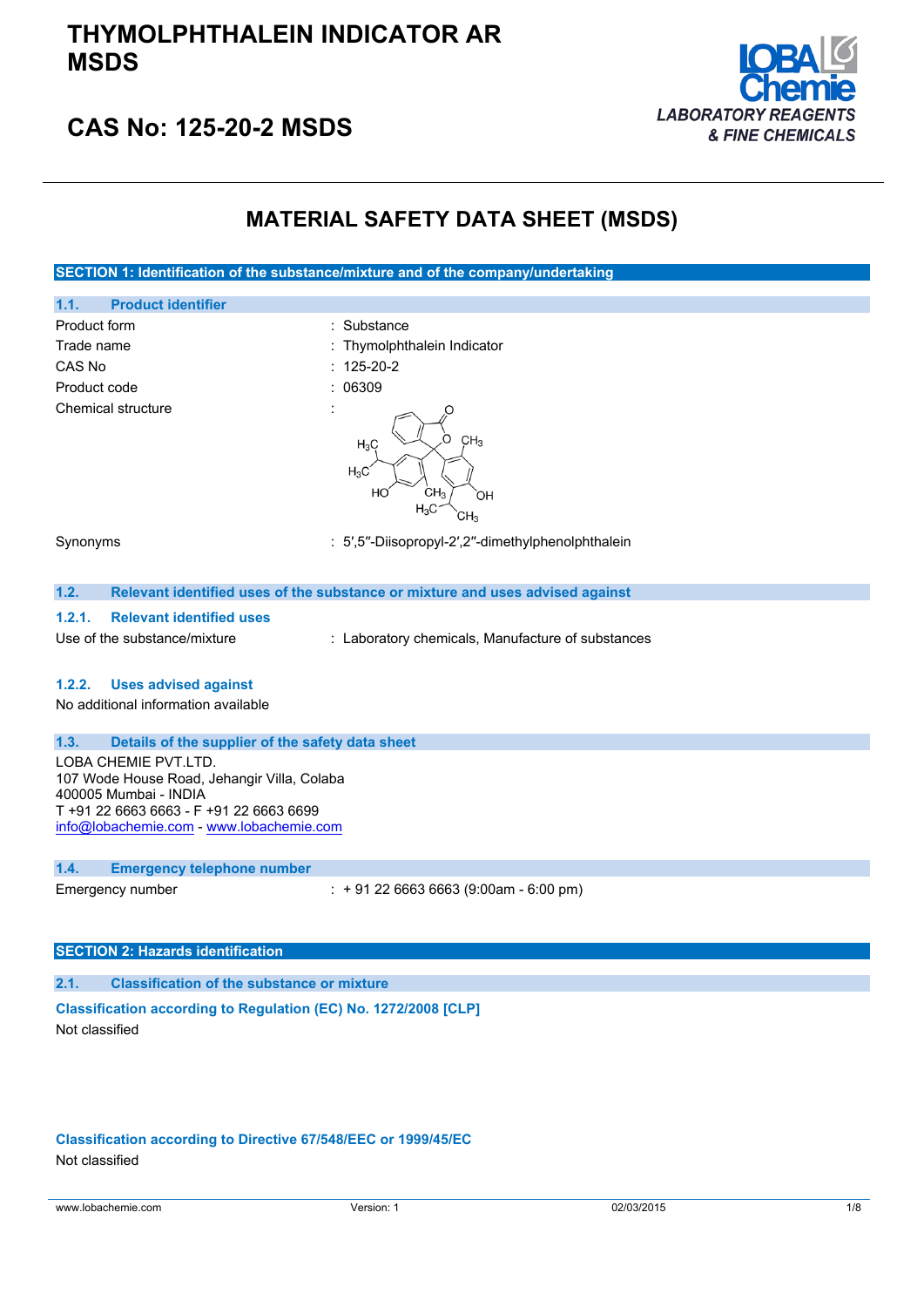Safety Data Sheet

## **Adverse physicochemical, human health and environmental effects**

No additional information available

### **2.2. Label elements**

**Labelling according to** Regulation (EC) No. 1272/2008 [CLP] No labelling applicable

### **2.3. Other hazards**

No additional information available

| <b>SECTION 3: Composition/information on ingredients</b> |                                    |  |  |
|----------------------------------------------------------|------------------------------------|--|--|
|                                                          |                                    |  |  |
| 3.1.                                                     | <b>Substance</b>                   |  |  |
| Name                                                     | $\pm$ THYMOLPHTHALEIN INDICATOR AR |  |  |
| CAS No                                                   | $: 125-20-2$                       |  |  |

Full text of R- and H-phrases: see section 16

| 3.2.           | kture |  |  |  |
|----------------|-------|--|--|--|
| Not applicable |       |  |  |  |

| <b>SECTION 4: First aid measures</b>             |                                                                                                                                                                                     |  |  |
|--------------------------------------------------|-------------------------------------------------------------------------------------------------------------------------------------------------------------------------------------|--|--|
|                                                  |                                                                                                                                                                                     |  |  |
| 4.1.<br><b>Description of first aid measures</b> |                                                                                                                                                                                     |  |  |
| First-aid measures after inhalation              | : Remove person to fresh air and keep comfortable for breathing. Give oxygen or<br>artificial respiration if necessary. If you feel unwell, seek medical advice.                    |  |  |
| First-aid measures after skin contact            | : Take off contaminated clothing. Gently wash with plenty of soap and water. If skin<br>irritation or rash occurs: Get medical advice/attention.                                    |  |  |
| First-aid measures after eye contact             | : Remove contact lenses, if present and easy to do. Continue rinsing. Rinse cautiously<br>with water for several minutes. If eye irritation persists: Get medical advice/attention. |  |  |
| First-aid measures after ingestion               | : Rinse mouth. If you feel unwell, seek medical advice.                                                                                                                             |  |  |

### **4.2. Most important symptoms and effects, both acute and delayed** No additional information available

**4.3. Indication of any immediate medical attention and special treatment needed**

Treat symptomatically.

| <b>SECTION 5: Firefighting measures</b>                       |                            |                        |  |
|---------------------------------------------------------------|----------------------------|------------------------|--|
|                                                               |                            |                        |  |
| 5.1.                                                          | <b>Extinguishing media</b> |                        |  |
| Suitable extinguishing media<br>: Water spray.                |                            |                        |  |
| Unsuitable extinguishing media                                |                            | : dry chemical powder. |  |
|                                                               |                            |                        |  |
| 5.2.<br>Special hazards arising from the substance or mixture |                            |                        |  |
| No additional information available                           |                            |                        |  |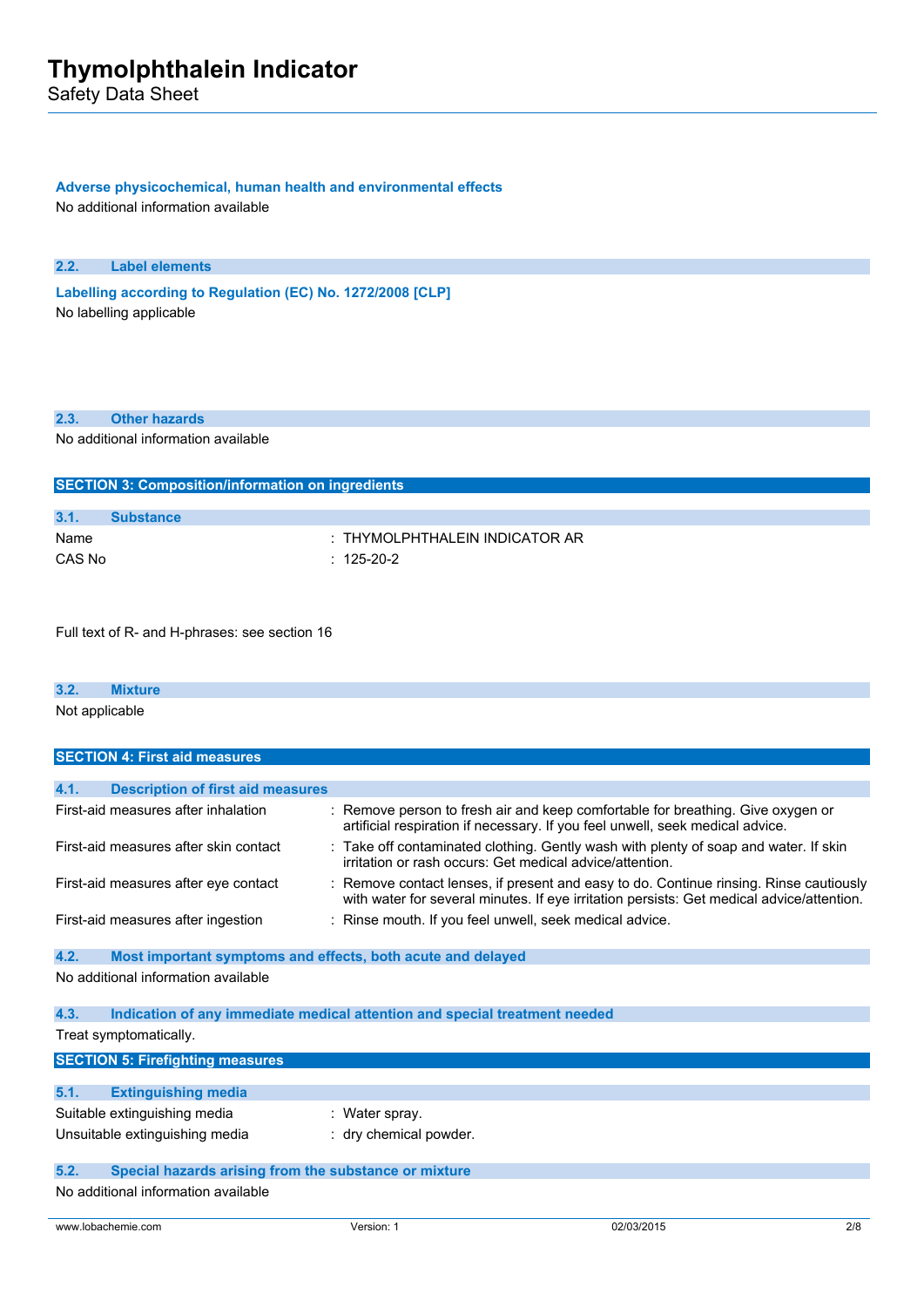Safety Data Sheet

| <b>Advice for firefighters</b><br>5.3.                               |                                                                              |  |
|----------------------------------------------------------------------|------------------------------------------------------------------------------|--|
| No additional information available                                  |                                                                              |  |
| <b>SECTION 6: Accidental release measures</b>                        |                                                                              |  |
|                                                                      |                                                                              |  |
| 6.1.                                                                 | Personal precautions, protective equipment and emergency procedures          |  |
| 6.1.1.<br>For non-emergency personnel                                |                                                                              |  |
| <b>Emergency procedures</b>                                          | : Evacuate unnecessary personnel.                                            |  |
| 6.1.2.<br>For emergency responders                                   |                                                                              |  |
| Protective equipment                                                 | : Use personal protective equipment as required.                             |  |
| <b>Emergency procedures</b>                                          | : Stop release.                                                              |  |
|                                                                      |                                                                              |  |
| 6.2.<br><b>Environmental precautions</b>                             |                                                                              |  |
| Avoid release to the environment.                                    |                                                                              |  |
| 6.3.<br>Methods and material for containment and cleaning up         |                                                                              |  |
| Methods for cleaning up                                              | : Clear up rapidly by scoop or vacuum.                                       |  |
|                                                                      |                                                                              |  |
| <b>Reference to other sections</b><br>6.4.                           |                                                                              |  |
| No additional information available                                  |                                                                              |  |
| <b>SECTION 7: Handling and storage</b>                               |                                                                              |  |
| 7.1.<br><b>Precautions for safe handling</b>                         |                                                                              |  |
| Precautions for safe handling                                        | : Avoid contact with skin and eyes. Do not breathe dust.                     |  |
| Hygiene measures                                                     | : Wash hands and other exposed areas with mild soap and water before eating, |  |
|                                                                      | drinking or smoking and when leaving work.                                   |  |
|                                                                      |                                                                              |  |
| 7.2.<br>Conditions for safe storage, including any incompatibilities |                                                                              |  |
| Storage conditions                                                   | : Store in original container. Protect from moisture.                        |  |
| <b>Specific end use(s)</b><br>7.3.                                   |                                                                              |  |
| No additional information available                                  |                                                                              |  |
|                                                                      |                                                                              |  |
| <b>SECTION 8: Exposure controls/personal protection</b>              |                                                                              |  |
| 8.1.<br><b>Control parameters</b>                                    |                                                                              |  |
| No additional information available                                  |                                                                              |  |
|                                                                      |                                                                              |  |
|                                                                      |                                                                              |  |

| 8.2.<br><b>Exposure controls</b>                   |                                                       |                                      |     |  |
|----------------------------------------------------|-------------------------------------------------------|--------------------------------------|-----|--|
| Hand protection                                    | : protective gloves                                   |                                      |     |  |
| Eye protection                                     |                                                       | : Chemical goggles or safety glasses |     |  |
| Skin and body protection                           |                                                       | : Wear suitable protective clothing  |     |  |
| Respiratory protection                             | : Wear appropriate mask                               |                                      |     |  |
| <b>SECTION 9: Physical and chemical properties</b> |                                                       |                                      |     |  |
| 9.1.                                               | Information on basic physical and chemical properties |                                      |     |  |
| Physical state                                     | : Solid                                               |                                      |     |  |
| Colour                                             | : White powder.                                       |                                      |     |  |
| www.lobachemie.com                                 | Version: 1                                            | 02/03/2015                           | 3/8 |  |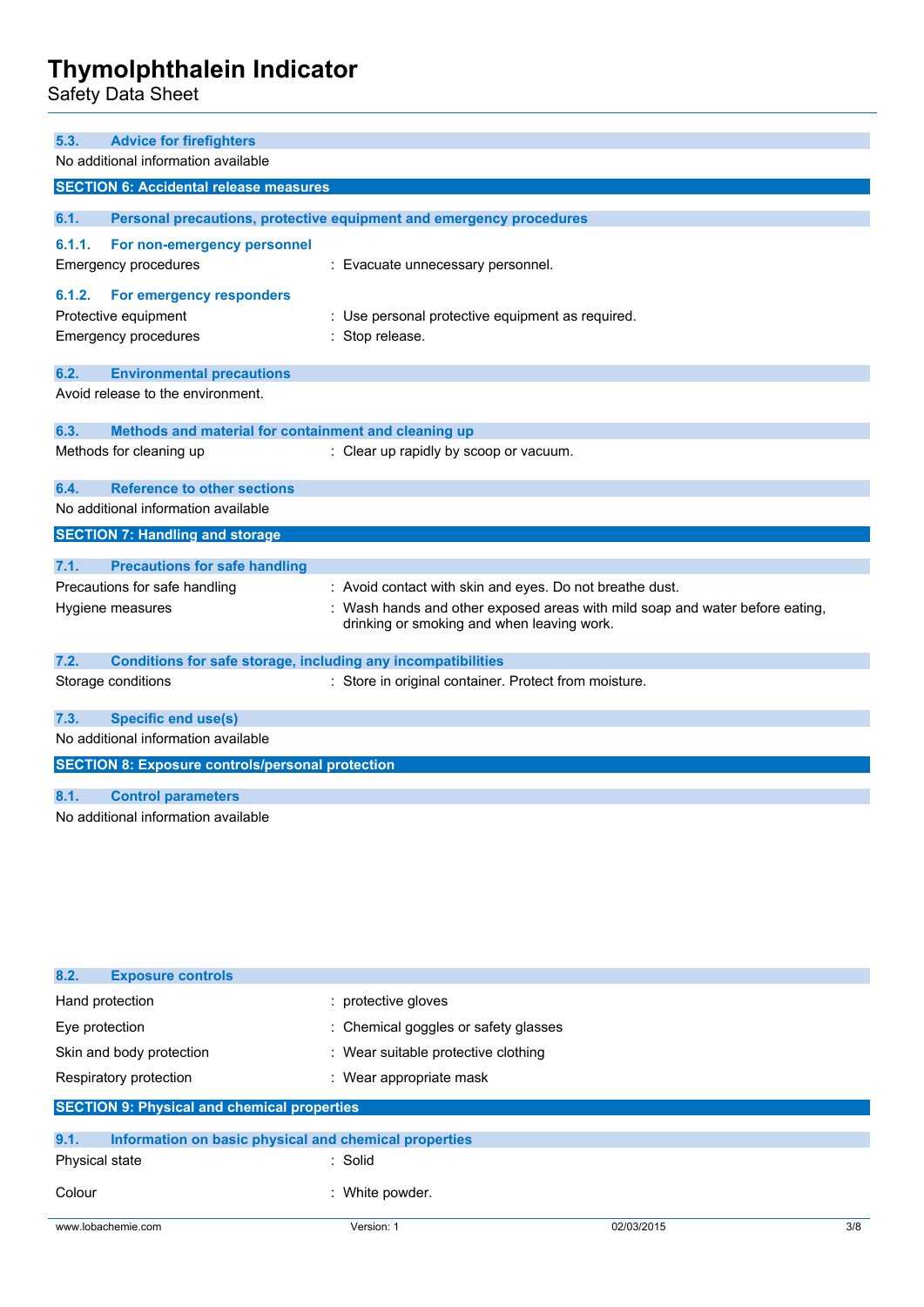## Safety Data Sheet

| Odour                                                          | : No data available         |  |  |
|----------------------------------------------------------------|-----------------------------|--|--|
| Odour threshold                                                | : No data available         |  |  |
| pH                                                             | : No data available         |  |  |
| Relative evaporation rate (butylacetate=1) : No data available |                             |  |  |
| Melting point                                                  | $: 251 - 253$               |  |  |
| Freezing point                                                 | : No data available         |  |  |
| Boiling point                                                  | : No data available         |  |  |
| Flash point                                                    | : No data available         |  |  |
| Auto-ignition temperature                                      | : No data available         |  |  |
| Decomposition temperature                                      | : No data available         |  |  |
| Flammability (solid, gas)                                      | : No data available         |  |  |
| Vapour pressure                                                | : No data available         |  |  |
| Relative vapour density at 20 °C                               | : No data available         |  |  |
| Relative density                                               | : No data available         |  |  |
| Solubility                                                     | : Water: Insoluble in water |  |  |
| Log Pow                                                        | : 7.06                      |  |  |
| Viscosity, kinematic                                           | : No data available         |  |  |
| Viscosity, dynamic                                             | : No data available         |  |  |
| Explosive properties                                           | : No data available         |  |  |
| Oxidising properties                                           | : No data available         |  |  |
| <b>Explosive limits</b>                                        | : No data available         |  |  |
|                                                                |                             |  |  |
| <b>Other information</b><br>9.2.                               |                             |  |  |
| No additional information available                            |                             |  |  |
| <b>SECTION 10: Stability and reactivity</b>                    |                             |  |  |
| 10.1.<br><b>Reactivity</b>                                     |                             |  |  |
| No additional information available                            |                             |  |  |
| 10.2.<br><b>Chemical stability</b>                             |                             |  |  |
| Stable under normal conditions.                                |                             |  |  |
|                                                                |                             |  |  |

## **10.3. Possibility of hazardous reactions**

No additional information available

|           | 10.4. Conditions to avoid |
|-----------|---------------------------|
| Moisture. |                           |
|           |                           |
|           |                           |

## **10.5. Incompatible materials**

No additional information available

## **10.6. Hazardous decomposition products**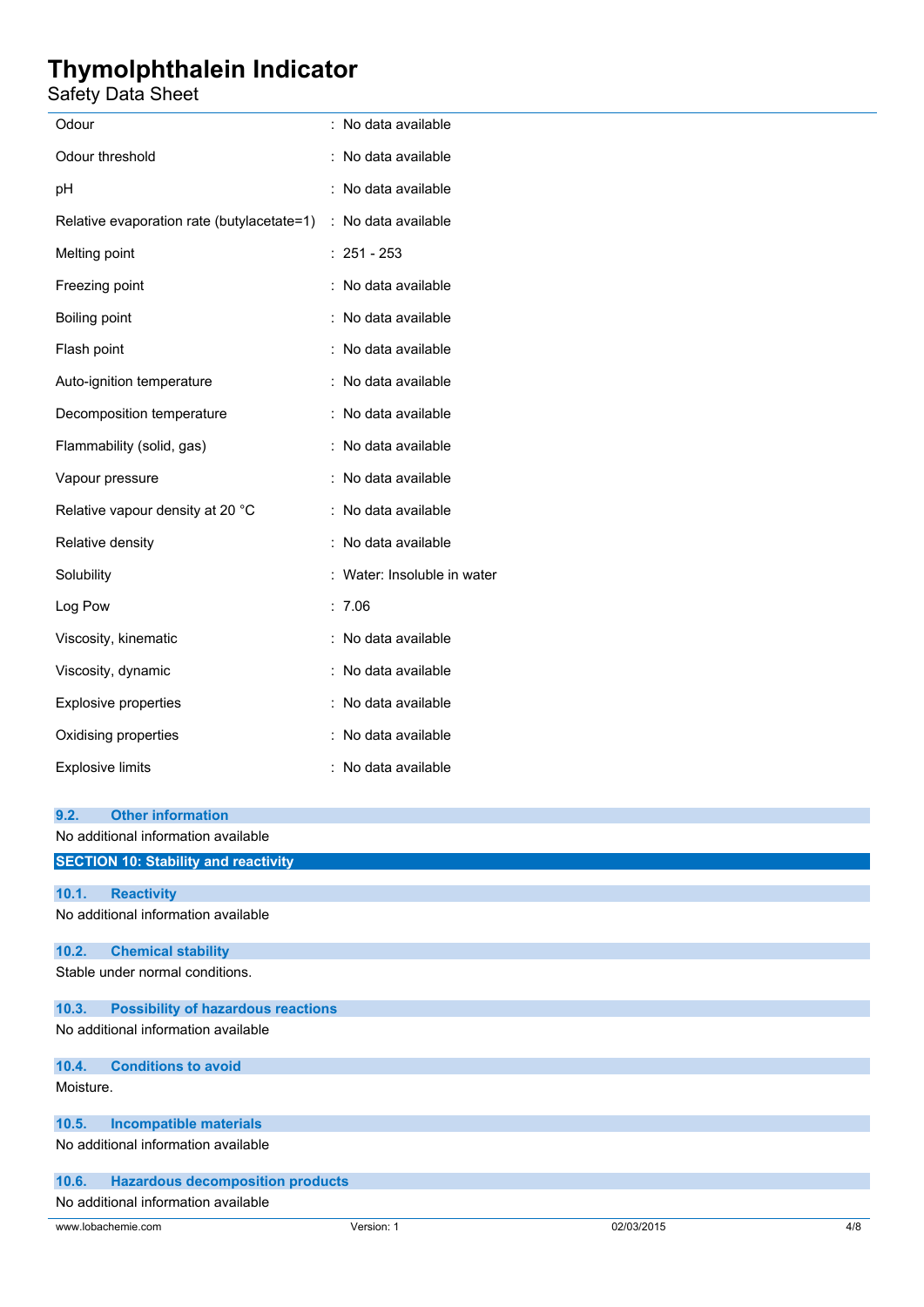Safety Data Sheet

| <b>SECTION 11: Toxicological information</b>  |                  |
|-----------------------------------------------|------------------|
| 11.1.<br>Information on toxicological effects |                  |
| Acute toxicity                                | : Not classified |
| Skin corrosion/irritation                     | : Not classified |
| Serious eye damage/irritation                 | : Not classified |
| Respiratory or skin sensitisation             | : Not classified |
| Germ cell mutagenicity                        | : Not classified |
| Carcinogenicity                               | : Not classified |
| Reproductive toxicity                         | : Not classified |
| Specific target organ toxicity (single        | : Not classified |
| exposure)                                     |                  |
| Specific target organ toxicity (repeated      | : Not classified |
| exposure)                                     |                  |
|                                               |                  |
| Aspiration hazard                             | : Not classified |
|                                               |                  |

| <b>SECTION 12: Ecological information</b> |                                     |  |  |
|-------------------------------------------|-------------------------------------|--|--|
|                                           |                                     |  |  |
| 12.1.                                     | <b>Toxicity</b>                     |  |  |
|                                           | No additional information available |  |  |

## **12.2. Persistence and degradability**

No additional information available

| 12.3.                                | <b>Bioaccumulative potential</b> |      |  |  |
|--------------------------------------|----------------------------------|------|--|--|
| Thymolphthalein Indicator (125-20-2) |                                  |      |  |  |
| Log Pow                              |                                  | 7.06 |  |  |

### **12.4. Mobility in soil**

No additional information available

### **12.5. Results of PBT and vPvB assessment**

No additional information available

## **12.6. Other adverse effects**

No additional information available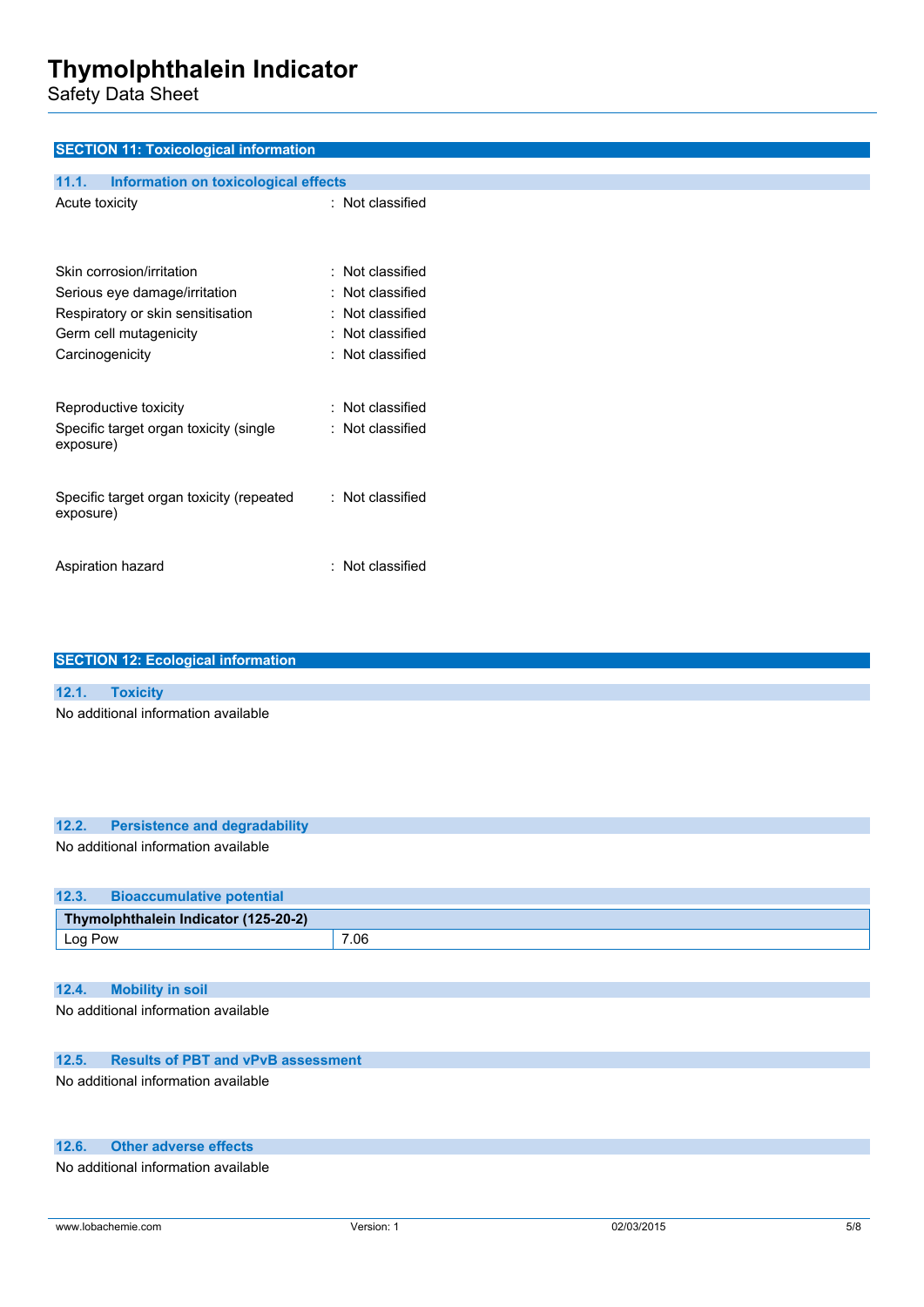Safety Data Sheet

| <b>SECTION 13: Disposal considerations</b>       |                                          |
|--------------------------------------------------|------------------------------------------|
| 13.1.<br><b>Waste treatment methods</b>          |                                          |
| No additional information available              |                                          |
| <b>SECTION 14: Transport information</b>         |                                          |
| In accordance with ADR / RID / IMDG / IATA / ADN |                                          |
| 14.1.<br><b>UN number</b>                        |                                          |
| UN-No. (ADR)                                     | : Not applicable                         |
| UN-No. (IMDG)                                    | : Not applicable                         |
| UN-No.(IATA)                                     | Not applicable                           |
| UN-No.(ADN)                                      | : Not applicable                         |
| UN-No. (RID)                                     | : Not applicable                         |
| 14.2.<br><b>UN proper shipping name</b>          |                                          |
| Proper Shipping Name (ADR)                       | : Not applicable                         |
| Proper Shipping Name (IMDG)                      | : Not applicable                         |
| Proper Shipping Name (IATA)                      | : Not applicable                         |
| Proper Shipping Name (ADN)                       | : Not applicable                         |
| Proper Shipping Name (RID)                       | : Not applicable                         |
| 14.3.<br><b>Transport hazard class(es)</b>       |                                          |
| <b>ADR</b>                                       |                                          |
| Transport hazard class(es) (ADR)                 | : Not applicable                         |
| <b>IMDG</b>                                      |                                          |
| Transport hazard class(es) (IMDG)                | : Not applicable                         |
| <b>IATA</b>                                      |                                          |
| Transport hazard class(es) (IATA)                | : Not applicable                         |
|                                                  |                                          |
| <b>ADN</b>                                       |                                          |
| Transport hazard class(es) (ADN)                 | : Not applicable                         |
| <b>RID</b>                                       |                                          |
| Transport hazard class(es) (RID)                 | : Not applicable                         |
|                                                  |                                          |
| 14.4.<br><b>Packing group</b>                    |                                          |
| Packing group (ADR)                              | : Not applicable                         |
| Packing group (IMDG)                             | Not applicable                           |
| Packing group (IATA)                             | Not applicable                           |
| Packing group (ADN)                              | Not applicable                           |
| Packing group (RID)                              | : Not applicable                         |
| 14.5.<br><b>Environmental hazards</b>            |                                          |
| Dangerous for the environment                    | : No                                     |
| Marine pollutant                                 | : No                                     |
| Other information                                | : No supplementary information available |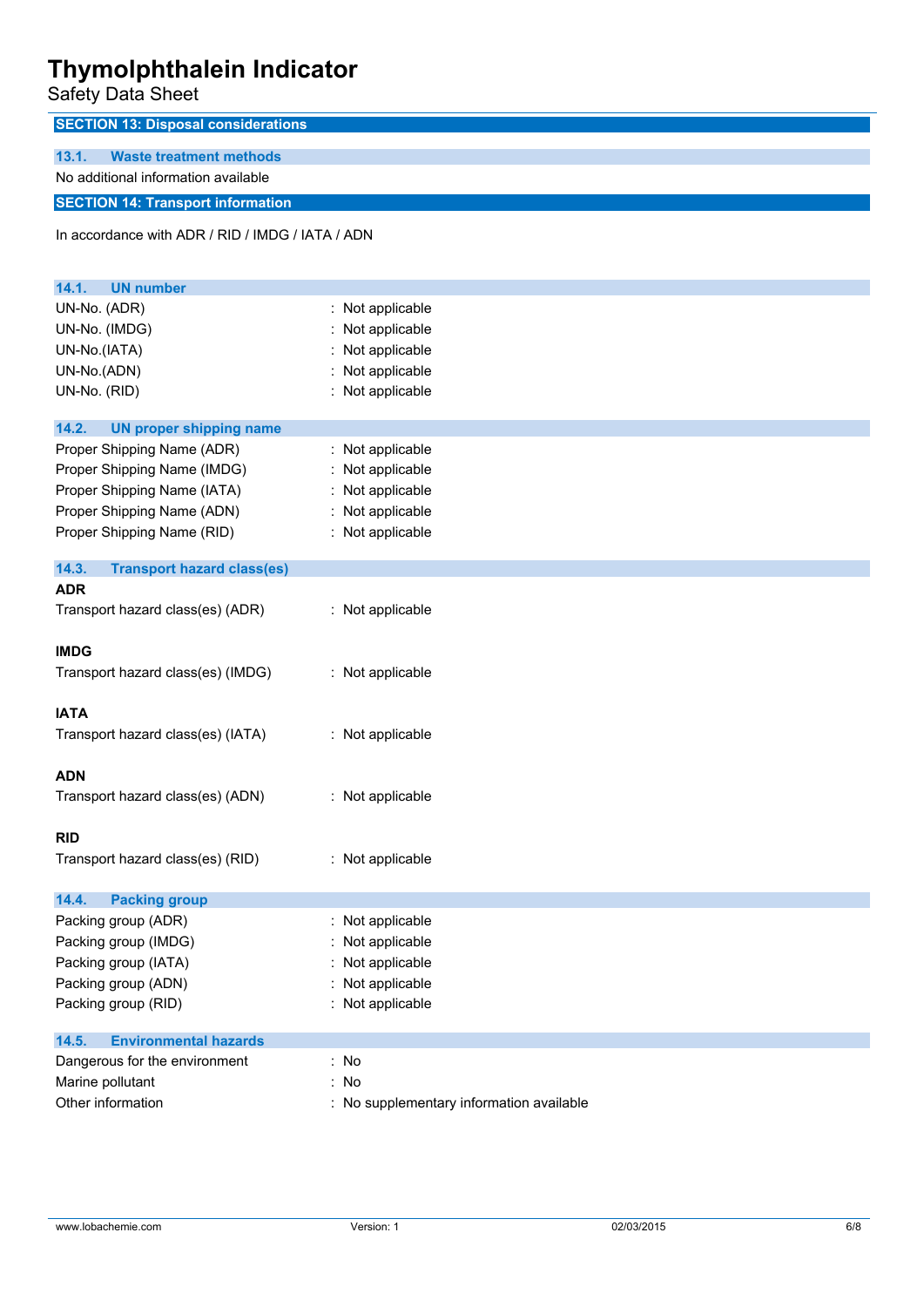Safety Data Sheet

**14.6. Special precautions for user**

**- Overland transport**

No data available

**- Transport by sea** No data available

**- Air transport** No data available

**- Inland waterway transport**

No data available

**- Rail transport** No data available

**14.7. Transport in bulk according to Annex II of MARPOL 73/78 and the IBC Code**

Not applicable

**SECTION 15: Regulatory information**

**15.1. Safety, health and environmental regulations/legislation specific for the substance or mixture**

**15.1.1. EU-Regulations**

No REACH Annex XVII restrictions

Thymolphthalein Indicator is not on the REACH Candidate List Thymolphthalein Indicator is not on the REACH Annex XIV List

**15.1.2. National regulations**

#### **Germany**

12th Ordinance Implementing the Federal : Is not subject of the 12. BlmSchV (Hazardous Incident Ordinance) Immission Control Act - 12.BImSchV

**15.2. Chemical safety assessment**

No additional information available

**SECTION 16: Other information**